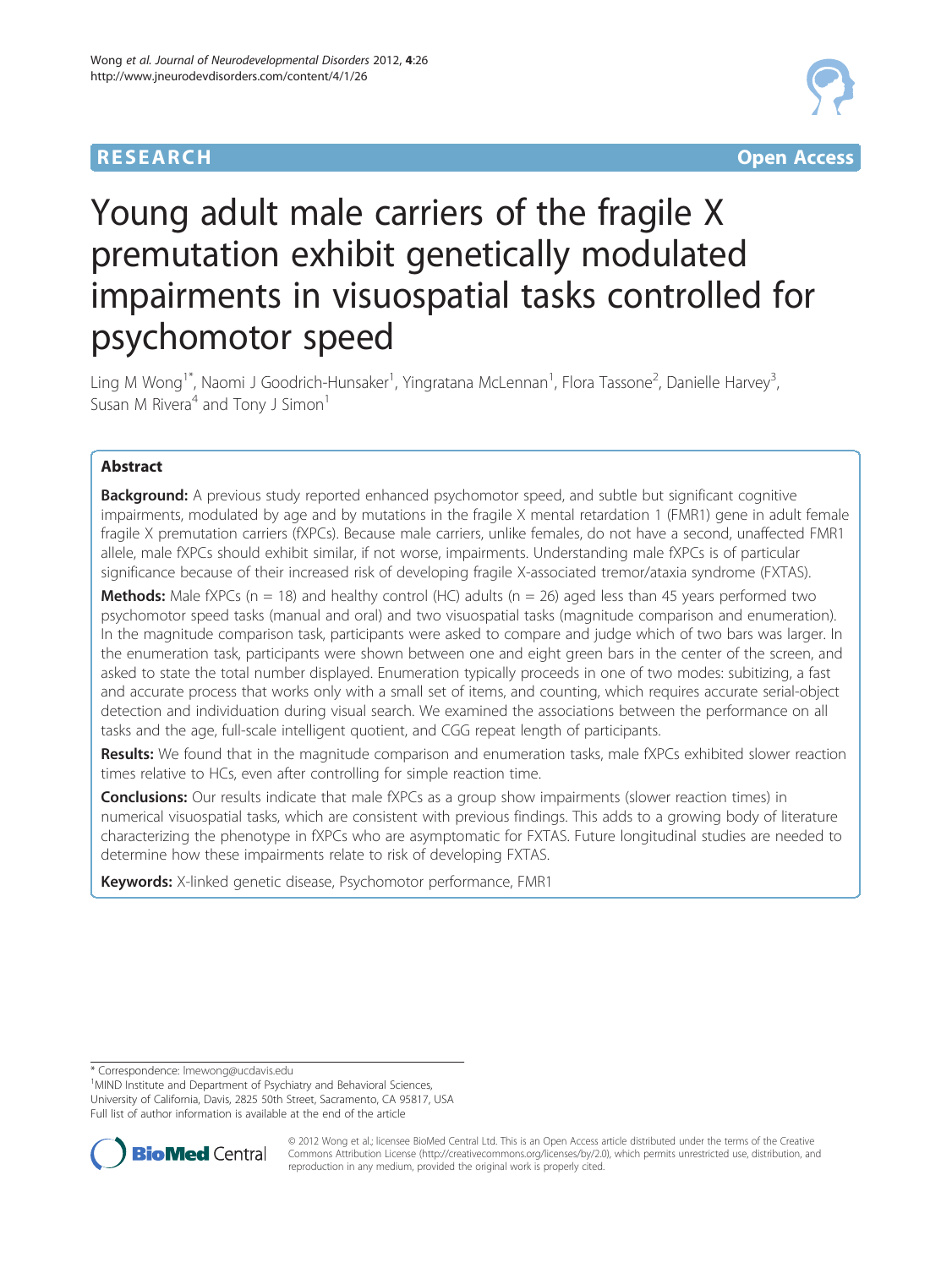# Background

Fragile X syndrome (FXS) is the most common hereditary cause of intellectual disability in males, and is the leading single genetic cause of autism. The disorder is caused by methylation of an expanded trinucleotide CGG (>200) repeat in the promoter of the fragile X mental retardation 1 (FMR1) gene, which is located on the q27.3 site of the X chromosome [[1\]](#page-10-0), and is associated with low or absent levels of FMR1 mRNA and protein (FMRP). FMRP binds to as much as 4% of all mRNA in mammalian brains [\[2](#page-10-0)], and is thought to play a crucial role in synapse development and plasticity. Indicative of the importance of FMRP, the level of cognitive ability correlates with the level of FMRP in males with FXS [\[3](#page-10-0)]. Carriers of the fragile X premutation (fXPCs) are defined by the presence of 55 to 200 CGG repeats within the FMR1 gene, which results in a three- to eight-fold increase in FMR1 mRNA levels in leukocytes [[4\]](#page-10-0), but little or no reduction in FMRP. It is estimated that 1 in 260–813 males and 1 in 113–259 females carry the premutation allele [[5\]](#page-10-0), and approximately 40% of male fXPCs and 8-16% of female fXPCs develop fragile X-associated tremor ataxia syndrome (FXTAS) [\[6](#page-10-0)]. FXTAS is a late-onset (>50 years old) neurodegenerative disorder associated with tremors, gait ataxia, parkinsonism, and impairments in short-term memory and executive functions [[7\]](#page-10-0). It is thought to result from RNA toxicity due to elevated FMR1 mRNA levels [[8\]](#page-10-0).

Recent indications that the fragile X premutation allele negatively affects neurodevelopment during an individual's life span shifted the research field away from evaluating the premutation solely as a risk factor for neurodegeneration (that is, FXTAS), and towards elucidating the consequences of this altered neurodevelopment. Some studies suggest that fXPCs younger than 50 years of age are largely cognitively unaffected by the mutation [\[9-12](#page-10-0)]; however, adult female fXPCs tend to have faster oral and manual motor psychomotor speed than adults not carrying the premutation [[13,14\]](#page-10-0). This suggests that a lack of difference in performance between female fXPCs and controls in cognitively demanding, non-standardized tasks may actually represent slowing of cognitively modulated performance times, which is masked by enhanced simple reaction time.

Studies reporting no differences between male fXPCs and controls have used tasks such as the Controlled Oral Word Generation Task, Stroop Color-Word Task, sections of the Behavioral Dyscontrol Scale, and certain selective attention tasks [\[12,15](#page-10-0)-[20\]](#page-10-0), and some of these controlled for manual motor performance using independent assessment by the Purdue Pegboard Test or CATSYS system [\(http://www.catsys.dk/purchase.htm](http://www.catsys.dk/purchase.htm)) as covariates [[15-17](#page-10-0)]. Because male fXPCs are at increased risk for developing FXTAS [\[6](#page-10-0)], which is characterized by motor impairment, any reaction time differences between fXPCs and controls could be due to cognitive slowing or motor slowing. Thus, it is particularly important to control for psychomotor speed of male fXPCs when assessing performance on cognitive tasks.

Because fXPCs are at increased risk of developing FXTAS, which is a neurodegenerative disorder often accompanied by attentional control impairments, it may be prudent to determine whether similar cognitive impairments are observable in fXPCs asymptomatic for FXTAS. If cognitive impairments precede motor impairments, cognitive impairments might be used as a biomarker for risk of disease progression. To understand the cognitive phenotype of fXPCs, we may look to the similarities between fXPCs and individuals with FXSc, because one way to view the effects of all FMR1 mutations is to view them as existing on a phenotypic spectrum that is modulated by FMR1 dosage in terms of CGG repeats and gender. Specifically, FMR1 dosage increases with CGG repeat length, and males have a higher FMR1 'dose' than females, because the premutation allele is expressed in all of their cells, and they lack a second, unaffected FMR1 allele. In support of a genetically modulated phenotypic spectrum are the findings that individuals with FXS or the premutation (with or without FXTAS) share symptoms of executive function impairments [\[21](#page-11-0)-[23\]](#page-11-0) that are modulated by CGG repeat length [\[18,19,](#page-10-0)[24-26](#page-11-0)], FMR1 mRNA [\[27](#page-11-0)], and FMRP [[28-32](#page-11-0)]. Additionally, CGG repeat length relates to age of onset of FXTAS [\[33](#page-11-0)] and to degree of brain atrophy [[34\]](#page-11-0).

Individuals with FXS exhibit difficulties in understanding space, time, and numbers, which result in characteristic quantitative and numerical impairments [\[35-37](#page-11-0)]. Functional brain activation during arithmetic processing in females with FXS was found to be related to FMRP expression, suggesting that decreased FMRP expression underlies impairments in mathematics performance in individuals with FXS [[38\]](#page-11-0). Similarly, adult female fXPCs also have arithmetic impairments [[39\]](#page-11-0), and impairments in judging relative magnitude and enumeration that are modulated by CGG and age [[40](#page-11-0),[41](#page-11-0)]. Positron emission tomography imaging in adult female fXPCs indicates hypometabolism of the right parietal, temporal, and occipital association areas [[42](#page-11-0)], suggesting that these impairments may be due to abnormal functioning of brain regions involved in visuospatial attention. Additionally, girls with FXS have impaired performance on 'where' tasks [\[37](#page-11-0)], and men with FXS and adult fXPCs have specific magnocellular (M) pathway impairment [\[43-45](#page-11-0)]. CGG knock-in mice, a model for fXPCs, also show similar spatiotemporal processing impairments [\[46](#page-11-0)-[48\]](#page-11-0). Thus, although individuals with the full mutation or premutation are thought to be affected via different mechanisms (FMRP deficiency and RNA toxicity, respectively),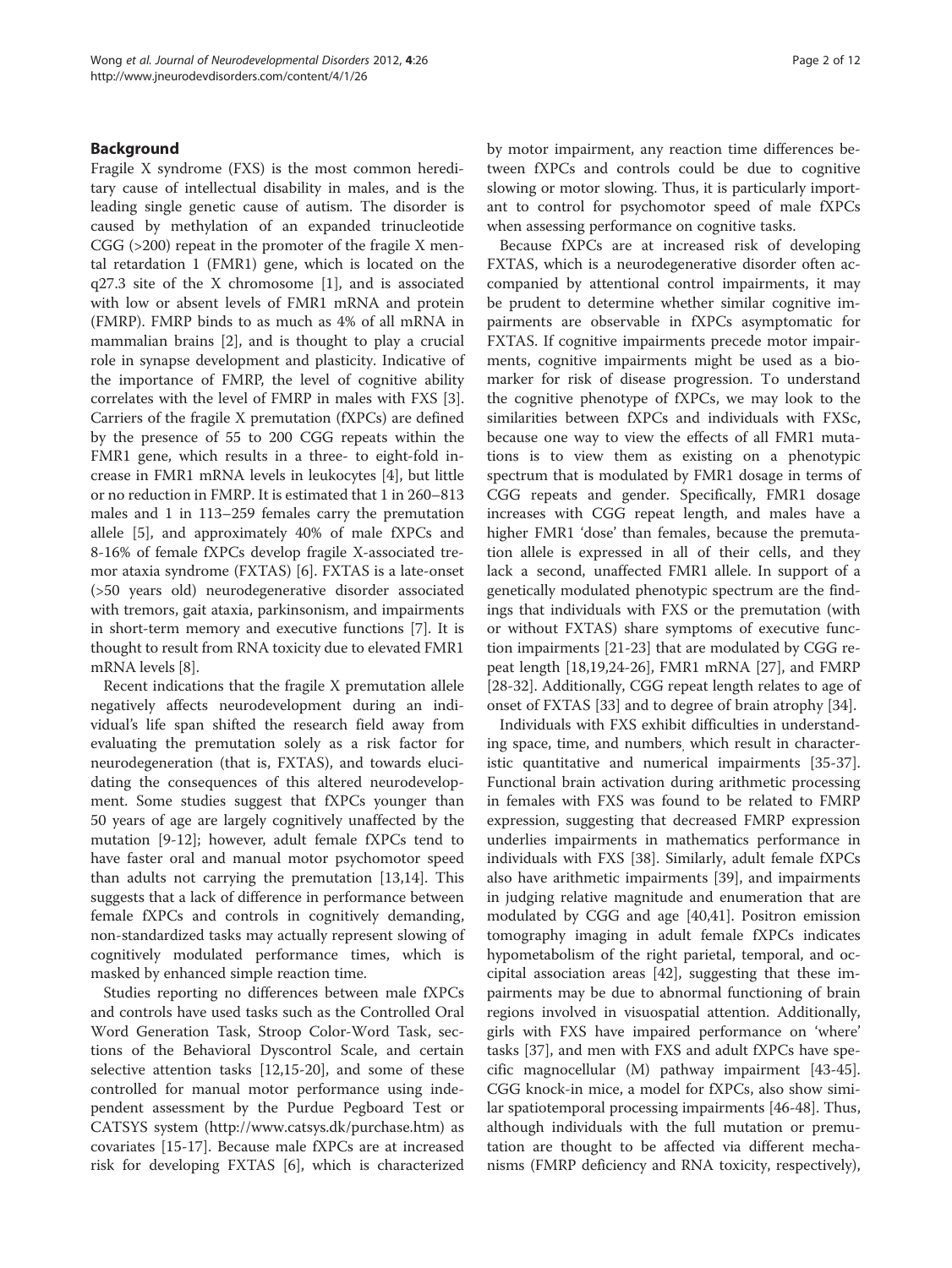<span id="page-2-0"></span>evidence suggests that they share a common impairment of spatial and temporal processing that affects higherlevel processing (for example, numerical thinking and arithmetic).

The purpose of this study was to determine whether young adult male fXPCs, asymptomatic for FXTAS, exhibit impairments in numerical visuospatial tasks. We used two psychomotor speed tasks (manual and oral), which allowed us to control for baseline differences in response time. We also used two visuospatial tasks: magnitude comparison and enumeration. These tasks allowed us to examine judgments of relative magnitude (numerical distance effect) and the ability to indicate the number of presented items. Our previous work with adult female fXPCs in the same age range reported impairments that were modulated by CGG repeat length and age, indicating that these tasks are sensitive to FMR1 allele variants [[40,41](#page-11-0)]. Because females have a second, unaffected FMR1 allele that is expressed randomly in 50% of their cells, they should be less affected than males. Thus, we hypothesized that male fXPCs would be impaired relative to HCs and would be more cognitively affected than female fXPCs.

# Methods

#### Ethics approval

This study was approved by the institutional review board, and conformed to institutional and federal guidelines for the protection of human participants. Written informed consent was obtained before participation from all participants.

# Recruitment

Participants were recruited through the NeuroTherapeutics Research Institute (NTRI) at the Medical Investigation of Neurodevelopmental Disorders (MIND) Institute at the University of California, Davis Medical Center, and from the community through recruitment advertisements. All participants had normal, or corrected to normal, vision.

Exclusion criteria were: acute medical condition such as renal, liver, or cardiac or other disease that may be associated with brain atrophy or dysfunction, current or past history of major DSM-IV Axis I psychiatric disorder, history of head trauma, toxic encephalopathy, encephalitis, or bacterial meningitis, history of alcoholism or drug problem, and use of current medication that might affect cerebral blood flow (for example, beta blockers).

In total 44 males aged 19 to 45 years (26 healthy controls (HCs) and 18 fXPCs) were recruited. The mean  $\pm$ SD age was  $31.0 \pm 6.94$  years for HCs and  $30.72 \pm 6.51$ years for fXPCs (Table 1). The two groups did not differ in age (t = 0.18, P = 0.86), full-scale IQ (FSIQ) (t = 0.37,  $P = 0.71$ ), verbal IQ (t = 0.58, P = 0.57), or performance IQ (t =  $0.09$ , P =  $0.93$ ).

### Psychological assessment

FSIQ was measured using either the Wechsler Adult Intelligence Scale, third edition (WASI-III) [[49](#page-11-0)] or the Wechsler Abbreviated Scale of Intelligence (WASI) [\[50](#page-11-0)]. FSIQ data were not collected from all participants because of timing constraints, hence data were available for 16 of the 26 HCs and 14 of the 18 fXPCs.

# Molecular analysis

Genomic DNA was isolated from peripheral blood leukocytes using standard methods (Puregene Kit; Gentra Inc., Valencia, CA, USA). Repeat length was determined using Southern blot analysis and PCR amplification of genomic DNA as described previously [[51](#page-11-0)].

#### Behavioral tasks

All tasks were presented on a computer (2 GHz Intel Core 2 Duo HP Compaq dc7700 Small Form Factor PC) equipped with 1 GB of RAM and running SuperLab software (version 4.0.7b; Cedrus Corporation, San Pedro, CA, USA).

#### Simple reaction time

The stimuli included a drawing of a house that was 190 mm in height and 79 mm wide, with an entrance that was 54 mm high and 32 mm wide on the monitor, which was placed 600 mm from the participant. For each trial, participants were asked to indicate as quickly as possible, by pressing a single button for the manual motor version of the task or by speaking the word 'Go' into a microphone for the oral motor version of the task, whenever a picture of a friendly alien appeared at the right or left side of the entrance. For the manual motor

Table 1 Participant descriptive statistics and FMR1 measures

|             | <b>Healthy controls</b> |              |    | fXPCs            |           |    |         | P-value |
|-------------|-------------------------|--------------|----|------------------|-----------|----|---------|---------|
|             | Mean $\pm$ SD           | Range        | n  | Mean $\pm$ SD    | Range     | n  |         |         |
| Age         | $31.10 \pm 6.94$        | 19 to 41     | 26 | $30.72 \pm 6.51$ | 20 to 45  | 18 | $-0.18$ | 0.86    |
| <b>FSIQ</b> | $117.50 + 18.65$        | 85 to 148    | 16 | $115.29 + 12.98$ | 94 to 136 | 14 | $-0.37$ | 0.71    |
| CGG repeats | $79.09 + 3.87$          | $20$ to $40$ | 22 | $88.28 + 16.21$  | 55 to 118 | 18 | 15.12   | < 0.001 |

FSIQ, full-scale intelligence quotient; fXPC, fragile X premutation carrier.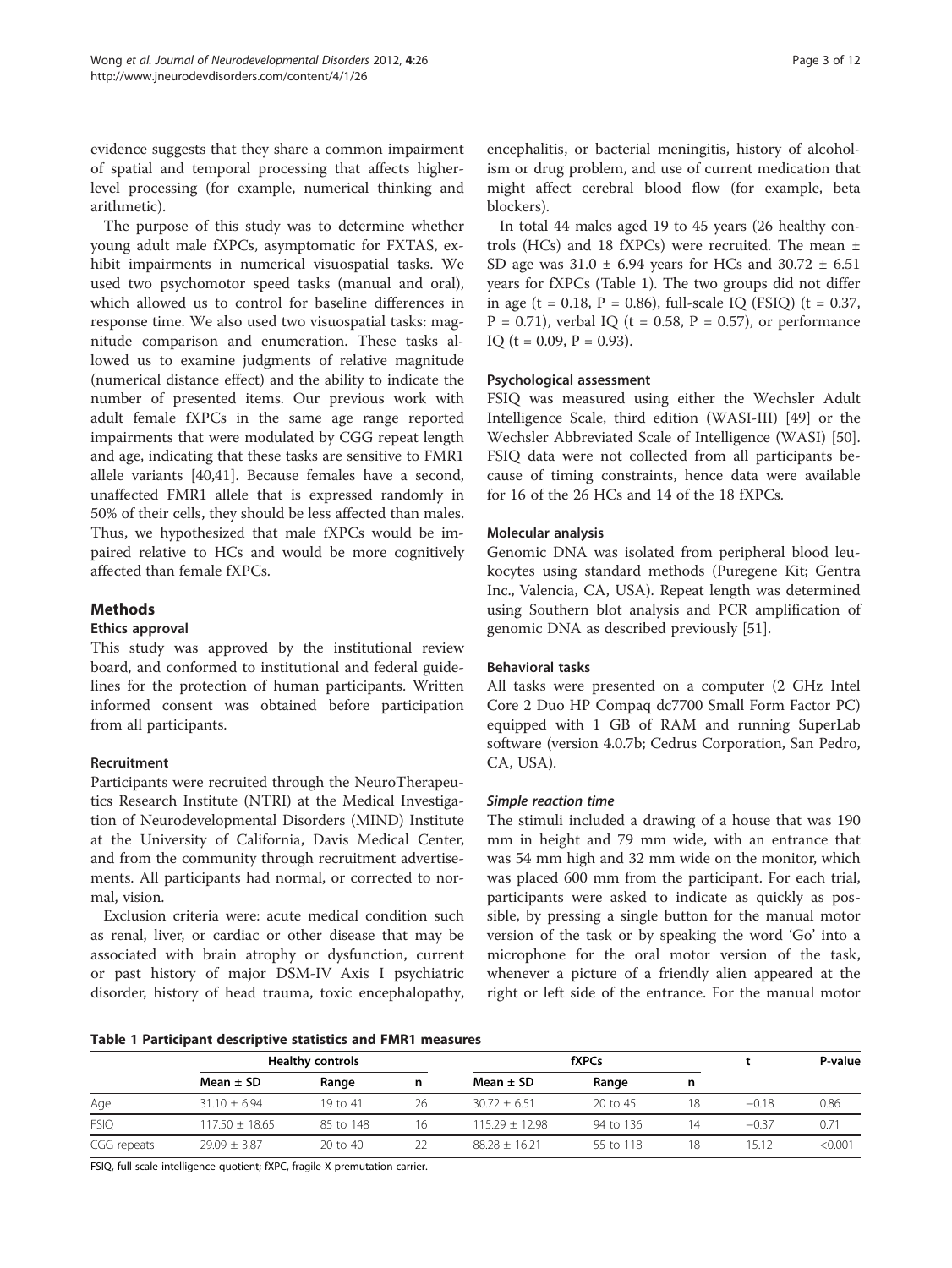version, participants used their dominant hand. The alien figure was 54 mm tall and 18 mm in the widest extent. This image remained on the screen until the participant responded. The version order was randomized across participants. Each version of the task consisted of 60 consecutive trials. Delays between trials were set to one of three intervals (400, 800, or 1200 ms), which were presented in random order to minimize anticipatory responses. Response time was recorded as the primary dependent variable.

#### Magnitude comparison (distance effect)

Participants were asked to indicate which of two blue bars was the larger. To begin each trial, the participant looked at the fixation point on the computer monitor. Once the participant was ready, the stimuli were presented. The bars were vertically oriented, horizontally offset from fixation by 30 mm, and centered at the level of fixation. Each bar was 20 mm wide, and varied in height from 10 to 120 mm in 10 mm increments. Participants pressed one of two buttons as quickly and accurately as possible to indicate which stimulus was larger. Stimuli were presented until the participant responded or until 7 seconds had elapsed. Response time and error rate were recorded as the dependent variables.

The total number of trials was 120, divided evenly into two blocks of 60 trials. There was a short rest period between the two blocks of trials. The 60 trials consisted of 10 trials at each of the 6 possible differences between the heights of the 2 bars (10, 20, 30, 50, 60, and 70 mm). Participants were seated 600 mm from the screen; thus the possible size differences between the bars were 0.95, 1.91, 2.86, 4.76, 5.71, and 6.65 degrees of visual angle. To reduce the overall number of trials, no height difference of 40 mm was included in the experiment. We reasoned that because height differences of 40 mm were in the center of our range, they would not contribute much to our understanding of how small and large height differences affected visuospatial cognition. These were the precise pairs used to represent the following distances: 10 mm (10 to 20, 20 to 10, 20 to 30, 30 to 20, 60 to 70, 70 to 60, 70 to 80, 80 to 70, 90 to 100, 100 to 90 mm); 20 mm (10 to 30, 20 to 40, 30 to 10, 40 to 20, 50 to 70, 60 to 80, 70 to 50, 80 to 60, 90 to 110, 110 to 90 mm); 30 mm (10 to 40, 30 to 60, 40 to 10, 40 to 70, 50 to 80, 60 to 30, 70 to 40, 80 to 50, 80 to 110, 110 to 80 mm); 50 mm (10 to 60, 20 to 70, 30 to 80, 40 to 90, 50 to 100, 60 to 10, 70 to 20, 80 to 30, 90 to 40, 100 to 50 mm); 60 mm (10 to 70, 20 to 80, 30 to 90, 40 to 100, 50 to 110, 70 to 10, 80 to 20, 90 to 30, 100 to 40, 110 to 50 mm); and 70 mm (10 to 80, 20 to 90, 30 to 100, 40 to 110, 50 to 120, 80 to 10, 90 to 20, 100 to 30, 110 to 40, 120 to 50 mm). These pairs were each presented once during each block. The presentation of the six height differences were

counterbalanced within groups of six trials, so that the possible height differences were evenly distributed across the 60 trials pseudorandomly.

#### Enumeration

Participants were asked to say into a microphone as quickly and accurately as possible the number of objects seen on the screen. To begin each trial, the participant looked at the fixation point on the computer monitor. Once the participant was ready, the stimuli were presented. Target stimuli consisted of one to eight bright green rectangles, measuring  $0.25 \times 0.24$  degrees on a red background square with 2-degree sides when viewed from a distance of 600 mm. Targets were visible on the screen until the participant responded, at which point the vocal response terminated the trial and the timer. The experimenter, who was seated in a position from which the screen was not visible, recorded the participant's response using the computer's keyboard. Response time and error rate were recorded as the dependent variables.

For each numerosity (1 to 8), there were 20 different stimuli in which the requisite number of targets was placed randomly within an invisible  $4 \times 4$  grid. The experiment consisted of 5 blocks of 16 trials. All possible numerosities (1 to 8) were randomly distributed within a block for a total of 80 trials. A rest period was provided after every block.

#### Statistical analysis

For all analyses, degrees of freedom were adjusted using the Welch procedure for one-way analysis of variance (ANOVA) when the equality of variance assumption was violated. For repeated-measures ANOVA, Greenhouse– Geisser corrections were used to correct for violations of the sphericity assumption. Median reaction times were used when plotting the data, but the reaction times were log-transformed so the analyses better met the assumptions of the model. Analyses were conducted using SPSS software (SPSS, Chicago, IL, USA) and a P<0.05 was considered significant.

#### Simple reaction time

Both manual or oral motor reaction time were measured. Within each version, trials with reaction times greater than 3 times the interquartile range (IQR), less than 3 times the IQR, or less than or equal to 150 ms (anticipatory responses) were excluded from the analyses. Results were calculated as the median of the reaction times across each condition delay. Repeated-measures ANOVA with delay (400, 800, 1200 ms) as the within-participant factor, and group (HC and fXPC) as the betweenparticipant factor, were performed. Correlations between the median simple reaction time across all trials and age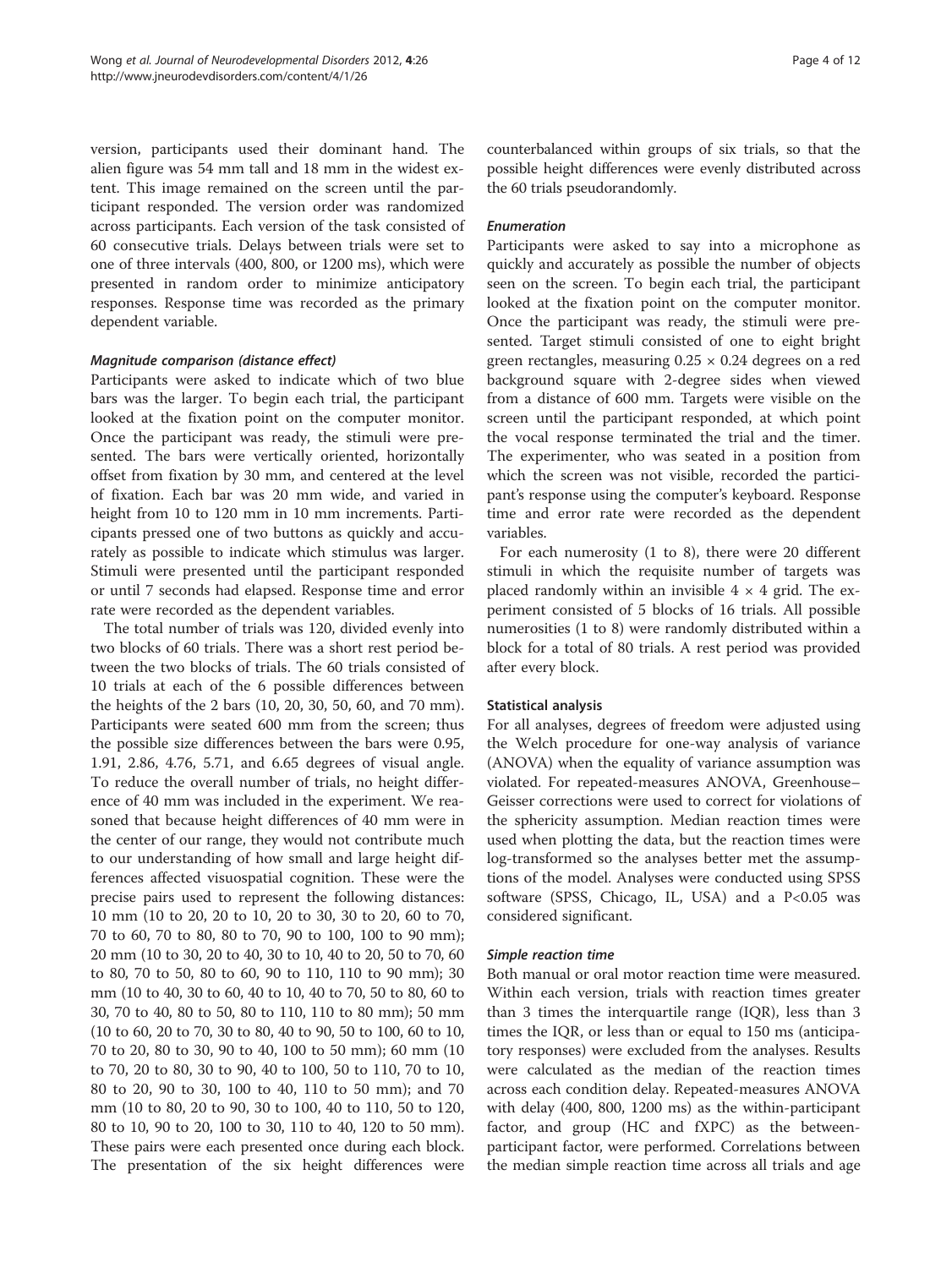(for both groups) and CGG repeat length (in the male fXPCs) were computed within groups.

#### Magnitude comparison (distance effect)

Data from the distance effect task measured magnitude comparison as assessed by response time (in ms) and error rate. These data were blocked in accordance with the six possible height differences of 10, 20, 30, 50, 60, and 70 mm. As in our previous studies [[52\]](#page-11-0), anticipatory responses and outliers were excluded from the analyses. Anticipatory responses were determined to be any response equal to or less than 150 ms. Outliers were determined to be a response greater than 3 times the IQR or less than 3 times the IQR of the response times at a specific height difference (for example, 10, 20, 30, 50, 60, or 70 mm). After excluding trials with outlier responses, the median reaction time was calculated for each trial condition. To parse basic psychomotor speed from cognitive load, the distance effect reaction time was adjusted by dividing the median reaction time for each height difference by the median reaction time from the manual motor simple reaction time task.

One-way ANOVA and repeated-measures ANOVA were used to assess differences between the groups. To determine the range of reliable 'distance effect', repeatedmeasures ANOVA models were used for the data within a group in a sequential manner, starting with distances from 10 to 30 mm and adding the next largest distance until a quadratic trend for distance was identified [[52](#page-11-0)-[54](#page-11-0)]. Once the 'distance effect' was identified, the analyses focused on those distances. For each individual participant, a simple linear-regression model with adjusted reaction time as the outcome and distance as the independent variable was used to get an estimate of the participantspecific intercept (estimated intercept). These values for each participant correspond to the estimated adjusted reaction time at a distance of 0 mm. Using one-way ANOVA, these values were then compared between the groups. Correlations between outcomes and age (for both groups) and CGG repeat length (in the male fXPCs) were computed within groups.

#### Enumeration

Data from the enumeration task measured visuospatial processes as assessed by response time and error rate. These data were blocked according to the numerosity (1–8). As in our previous studies [\[52](#page-11-0)], anticipatory responses and outliers were excluded from the analyses. Anticipatory responses were determined to be any response time less than or equal to 150 ms. Outliers were determined as a response time greater than 3 times the IQR or less than 3 times the IQR of the response times at each numerosity. After excluding trials with outlier responses, the median reaction time was calculated for

each trial condition. To parse basic psychomotor speed from cognitive load, this enumeration reaction time was adjusted by dividing the median reaction time for each numerosity by the median reaction time from the oral motor simple reaction time task.

One-way ANOVA and repeated-measures ANOVA were used to assess differences between the groups on the two tasks. To estimate subitizing ranges for each group, repeated-measures ANOVA models were used for the data within a group in a sequential manner, starting with 1 to 3 items and adding the next largest number until a quadratic trend for the number of items was identified. Once the subitizing range was identified, the remaining range was identified as the counting range, and analyses focused on both ranges. Simple linear-regression models, with adjusted reaction times as the outcome and number of items as the independent variable, were used for each participant's data to get estimates of participantspecific slopes during the subitizing and counting ranges. These values corresponded to how quickly the reaction times increased as the number of items increased. These values were then compared between the groups using one-way ANOVA. Correlations between outcomes and age (for both groups) and CGG repeat length (in the male fXPCs) were computed within groups.

#### Results

#### Molecular analyses

Molecular data were available for 22 of 26 HCs and for all 18 fXPCs. At the onset of this study, participants were given the option of supplying a blood or saliva sample for genetic analyses. Once it became apparent that saliva samples were insufficient to determine CGG repeat length conclusively, all participants were required to supply blood samples. Thus, molecular data were not available from the four initial control participants. There were no differences between groups in age or FSIQ score, and as expected, fXPCs had larger CGG repeat lengths than HCs (Table [1](#page-2-0)).

#### Simple reaction time

The simple reaction time tasks assessed the ability of each participant to make rapid responses with minimal cognitive demands needed for accurate performance. Responses from one male HC on the manual motor version and from a different male HC on the oral motor version were identified as outliers, so they were removed from the analyses. In the remaining participants, the number of excluded trials (mean  $\pm$  SD) in the manual version was  $2.08 \pm 1.19$  for HCs and  $1.17 \pm 0.86$  for fXPCs, which differed significantly ( $t = 2.92$ ,  $P = 0.005$ ), and in the oral version it was  $2.84 \pm 2.21$  for HCs and  $3.11 \pm 2.52$  for fXPCs, which did not differ significantly ( $t = 0.36$ ,  $P =$ 0.72). A repeated-measures ANOVA showed that male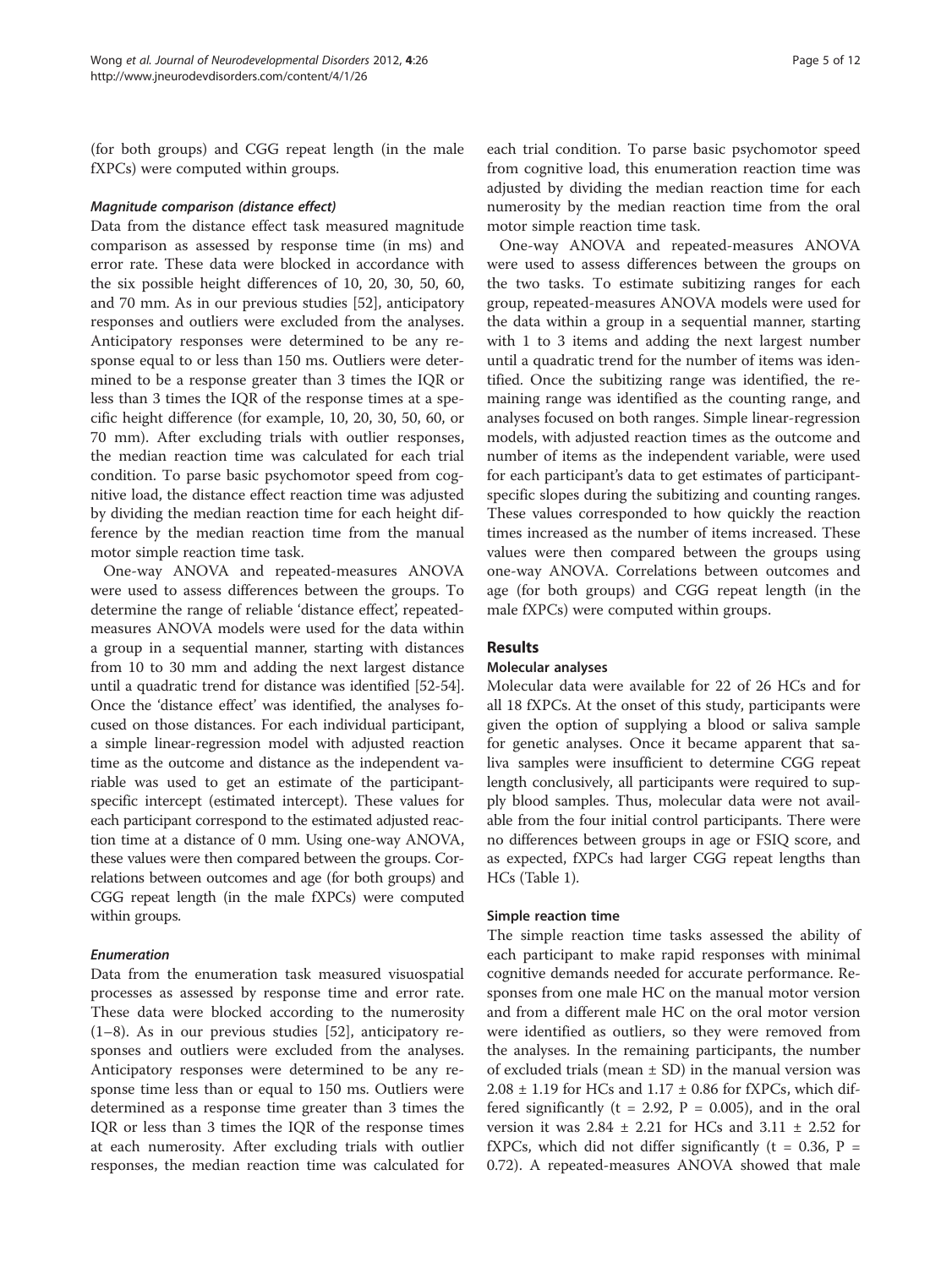<span id="page-5-0"></span>fXPCs responded similarly to the HCs on the manual  $(F<sub>(1,41)</sub> = 0.81, P = 0.37)$  and oral  $(F<sub>(1,41)</sub> = 0.80, P = 0.38)$ motor reaction time task (Figure 1A). Overall median reaction times across all trials for each task version within each group were used to assess the association between performance and age (both groups) and CGG repeat length (in the male fXPCs), and there were no significant associations (Figure 1B). The correlation matrix is presented in Table 2.

# Magnitude comparison (distance effect)

Responses from two male HCs were identified as outliers, so they were removed from the analyses. For the

# Table 2 Correlation matrix<sup>a</sup>

| Variable             | НC        | <b>fXPC</b> |         |  |
|----------------------|-----------|-------------|---------|--|
|                      | Age       | Age         | CGG     |  |
| Age                  |           |             |         |  |
| CGG repeat length    | <b>NA</b> | $-0.29$     |         |  |
| Manual motor         | 0.28      | $-0.21$     | $-0.41$ |  |
| Oral motor           | 0.00      | $-0.15$     | $-0.13$ |  |
| Magnitude comparison | 0.39      | 0.07        | 0.30    |  |
| Subitizing           | $-0.08$   | $-0.03$     | $-0.02$ |  |
| Counting             | 0.25      | 0.02        | $-0.23$ |  |

HC, healthy control; fXPC, fragile X premutation carrier; NA, not available. <sup>a</sup>Correlation is significant at the 0.05 level (one-tailed).

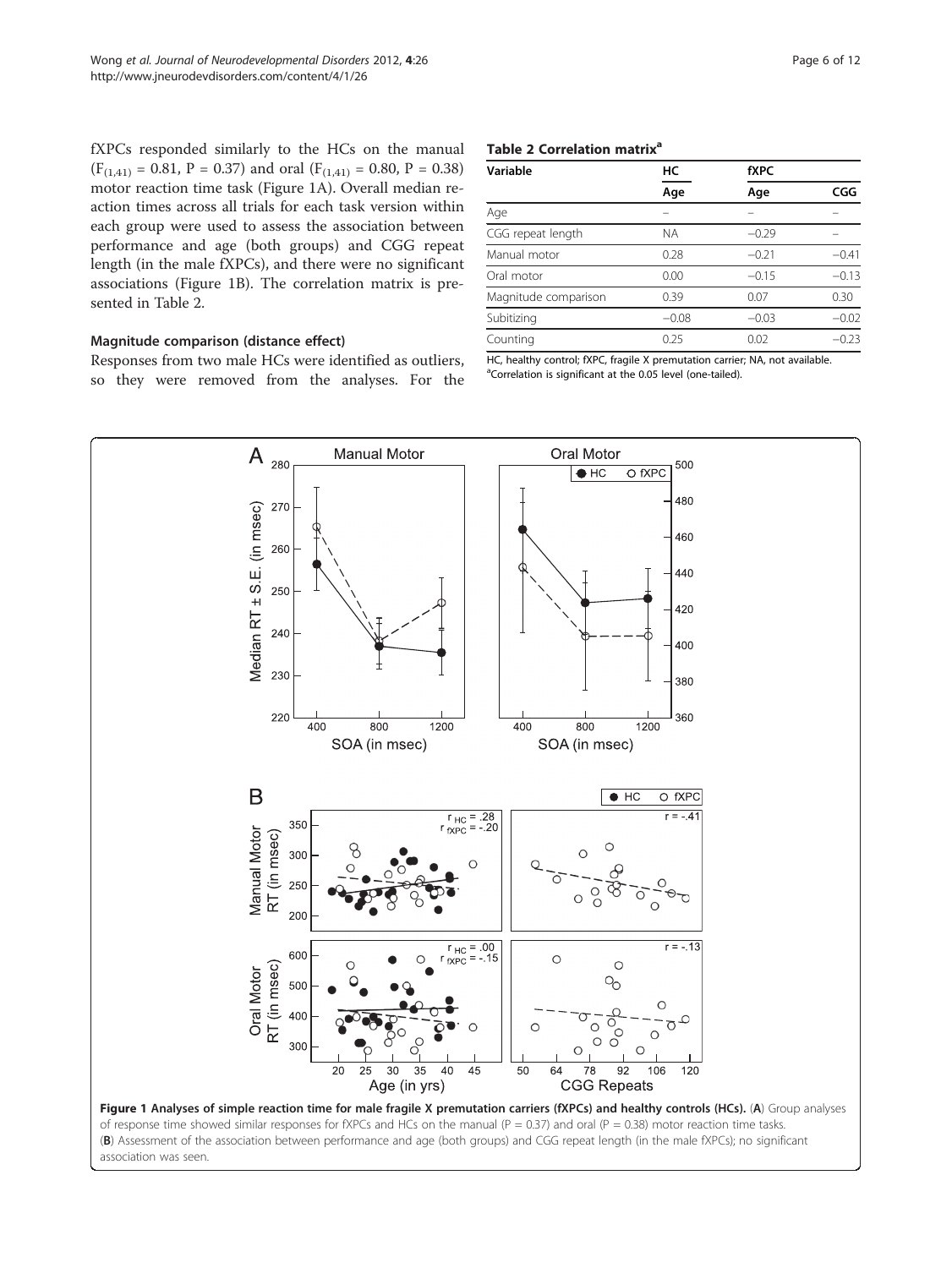<span id="page-6-0"></span>remaining participants, the mean  $\pm$  SD number of excluded trials was  $1.67 \pm 1.52$  for HCs and  $0.67 \pm 0.91$ for fXPCs, which differed significantly ( $t = 2.65$ ,  $P =$ 0.01). There was no difference in error rates between the two groups ( $F_{(1,40)} = 1.75$ ,  $P = 0.19$ ). The mean error rate ranged from 0.88% ± 3.0% at 70 mm to 4.21% ± 7.22% at 10 mm for HCs and from 0.56% ± 2.4% to 0.56% ± 2.4%, respectively, for male fXPCs. Using a repeated-measures ANOVA, we found that there was a significant difference in reaction times between the two groups  $(F<sub>(1,40)</sub> = 8.09)$ ,  $P = 0.008$ ; Figure 2A); reaction times increased as the difference between the two blocks decreased ( $F_{(5,200)}$  = 30.07, P<0.001), and did not differ between the groups  $(F_{(5,200)} = 1.86, P = 0.10)$ . This indicates that reaction times slowed as the difference between the two blocks decreased, and both groups slowed at the same rate. In three separate analyses, the main effects of group and distance remained significant (P<0.05), and the interaction between group and distance on reaction time remained insignificant, when 1) no correction for simple reaction time was applied, 2) outlier trials were not excluded, and 3) no correction for simple reaction time was applied and outlier trials were not excluded (results not shown).

Analyses to identify a reliable 'distance effect' were performed in each group separately. For the HCs, a significant quadratic trend emerged for 10 to 50 mm, indicating a 'distance effect' range from 10 to 30 mm  $(F<sub>(1,23)</sub> = 7.34, P = 0.01)$ . Similarly, for the male fXPCs, a significant quadratic trend emerged for 10 to 50 mm, indicating a 'distance effect' range from 10 to 30 mm  $(F<sub>(1,17)</sub> = 15.86, P<0.001)$ . Because quadratic trends were identified over the range of 10 to 50 mm for both groups, we focused on distances from 10 to 30 mm, where the changes in reaction times were linear, for the remaining comparisons. Intercepts for the linear fit lines through the points at distances of 10 and 30 mm were estimated for each person.

To parse basic psychomotor speed from cognitive load, the median reaction time for each distance was divided by the median reaction time from the manual motor simple reaction time task, thus the intercept is expressed in



blocks decreased (P<0.001), which did not differ between the two groups (P = 0.10). (B) Assessment of the association between performance and age (both groups) and CGG repeat length (in the male fXPCs); no significant associations were seen.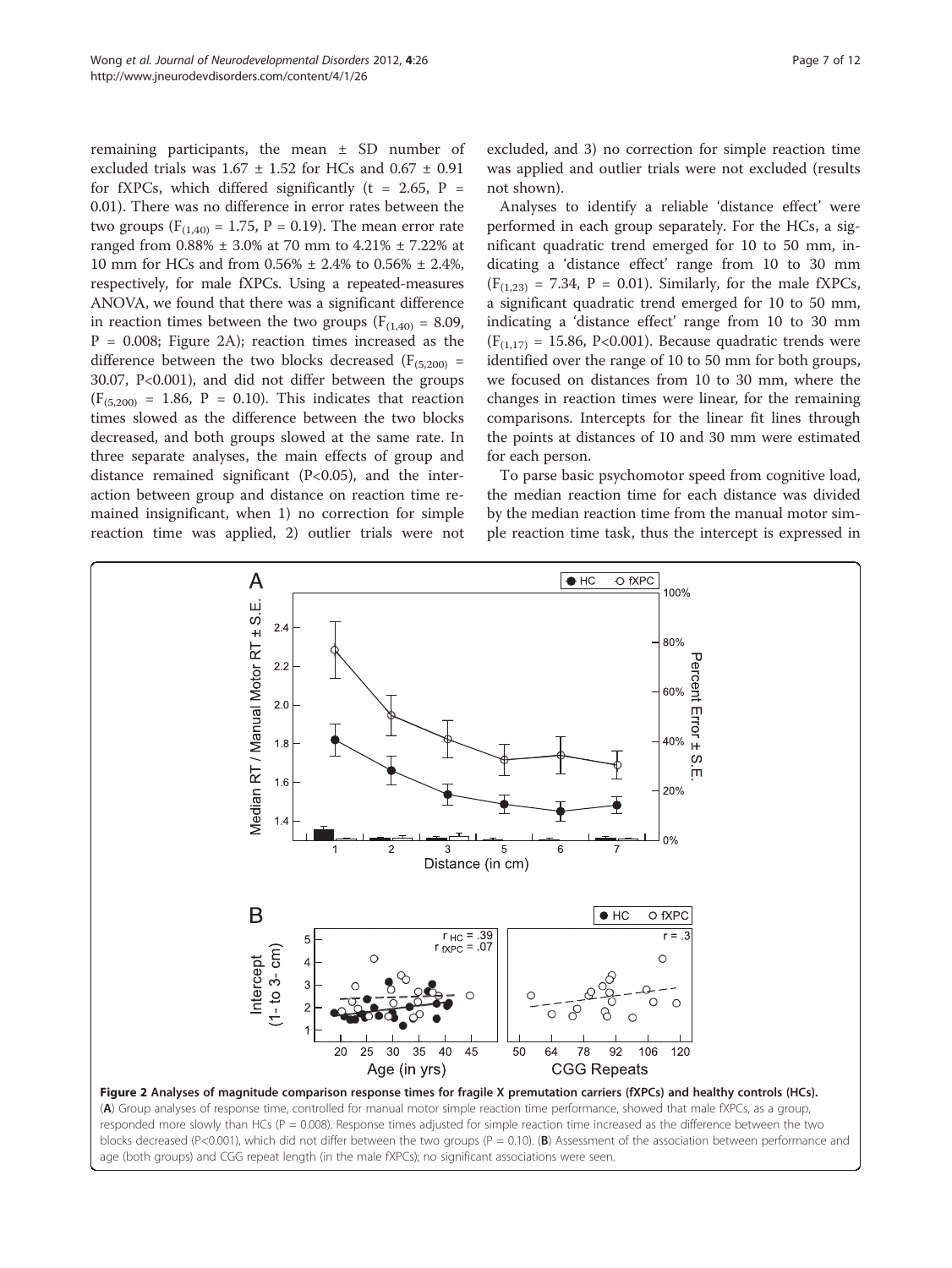terms of an arbitrary unit (AU). The intercept (mean  $\pm$ SD) was 2.00 ± 0.49 AU for HCs and 2.48 ± 0.70 AU for male fXPCs. Intercepts were significantly worse for male fXPCs than for HCs ( $t = 2.83$ , P<0.01). We also calculated the intercepts using raw median reaction times to confirm these results. The mean intercept was 493.01 ± 121.85 ms for HCs and 632.54 ± 191.44 ms for male fXPCs, which were significantly different ( $t =$ 2.88, P<0.01).

Further investigation into the intercepts within each group assessed the association between these measures and age (both groups) and CGG repeat length (in the male fXPCs). There were no significant associations (Figure [2B](#page-6-0)). The correlation matrix is presented in Table [2.](#page-5-0)

#### Enumeration task

One male HC did not complete the task, and responses from one male fXPC were identified as outliers, so they were removed from the analyses. In the remaining participants, the number of excluded trials (mean  $\pm$  SD) was  $3.24 \pm 2.18$  for HCs and  $2.18 \pm 2.04$  for fXPCs, which did not differ significantly ( $t = 1.61$ ,  $P = 0.12$ ). There was no difference in error rates between the two groups ( $F_{(1,40)} = 0.0003$ ,  $P = 0.99$ ). The mean error rate ranged from 0% ± 0% for one item (no errors were committed) to  $11.89\% \pm 13.30\%$  for eight items for HCs and from 1.39% ± 3.93% to 13.33% ± 13.48%, respectively, for male fXPCs. Using a repeated-measures ANOVA, we found that there was a significant difference in reaction times between the two groups ( $F_{(1,40)} = 5.45$ ,  $P = 0.02$ ; see Figure [3](#page-8-0)A). Reaction times increased as the number of items increased ( $F_{(7,280)} = 257.68$ , P<0.001), and did not differ between the groups ( $F_{(7,280)} = 0.81$ ,  $P = 0.60$ ). This indicates that reaction times slowed as the number of items to enumerate increased, and both groups slowed at the same rate. A separate analysis did not correct for simple reaction time, and found that the main effect of group was no longer significant (P>0.05), whereas the main effect of numerosity remained significant, and the interaction between group and numerosity remained insignificant (results not shown). These contrasting results highlight that analyses accounting for simple reaction time differences are more sensitive to detecting group effects.

Analyses to identify the subitizing range from the counting range were performed. For the HCs, a significant quadratic trend emerged with one to four items, indicating a subitizing range from one to three items ( $F_{(1,24)} = 9.8$ , P = 0.004). Likewise, for the male fXPCs, a significant quadratic trend emerged with one to four items, indicating a subitizing range from one to three items ( $F_{(1,16)} = 10.06$ ,  $P = 0.006$ ). Because quadratic trends were identified over the range of one to four items for both groups, the same subitizing range (one to three items) and counting range

(five to eight items) was used for the two groups. Because reaction time for four items was at a transition point between subitizing and counting, it was not included in any slope calculations. To summarize performance in the subitizing range, slopes for the linear fit lines through the points at one to three items were estimated for each participant. Similarly, for the counting range, slopes for the linear fit lines through the points at five to eight items were estimated for each participant.

To parse basic psychomotor speed from cognitive load, the median reaction time for each numerosity was divided by the median reaction time from the simple reaction time task, thus the slope is expressed in terms of an arbitrary unit. The mean subitizing range slope was  $0.16 \pm 0.08$  AU/item for HCs and  $0.09 \pm 0.12$  AU/item for male fXPCs. The mean counting range slope was  $0.70 \pm 0.44$  AU/item for HCs and  $0.84 \pm 0.46$  AU/item for male fXPCs. Slopes were different between the groups for the subitizing range (t =  $-2.34$ , P = 0.02) but not for the counting range ( $t = 1.03$ ,  $P = 0.31$ ). We also calculated the slopes using raw median reaction times to confirm that the subitizing range resulted in slopes of less than or equal to 100 ms/item and the counting range slope was greater than or equal to 250 ms/item. The mean subitizing range slope was  $66.13 \pm 34.07$  ms/item for HCs and  $36.09 \pm 43.26$  ms/item for male fXPCs (t = -2.51, P = 0.02). The mean counting range slope was  $283.26 \pm$ 165.34 ms/item for HCs and 325.65 ± 171.17 ms/item for male fXPCs ( $t = 0.80$ ,  $P = 0.43$ ). These data match the existing literature on expected subitizing and counting range slopes.

Further investigation into the slopes for the subitizing and counting range within each group assessed the association between these measures and age (both groups) and CGG repeat length (in the male fXPCs); there were no significant associations (Figure [3B](#page-8-0)). The correlation matrix is presented in Table [2](#page-5-0).

### **Discussion**

The goal of this study was to determine whether young adult male fXPCs asymptomatic for FXTAS exhibit impairments in quantitatively relevant visuospatial processing, and we investigated this using two tasks: a quantitative magnitude comparison task and basic numerical enumeration task. We have previously shown that young adult female fXPCs show CGG-modulated and age-modulated spatiotemporal impairments, but have enhanced psychomotor speed, even though they have a second, unaffected FMR1 allele that is expressed randomly in 50% of their cells [\[14](#page-10-0)[,40,41\]](#page-11-0). Because there is a spectrum of FMR1 involvement based on FMR1 dosage, in terms of CGG repeats and gender, we hypothesized that male fXPCs would be impaired relative to HCs and would be more cognitively affected than female fXPCs.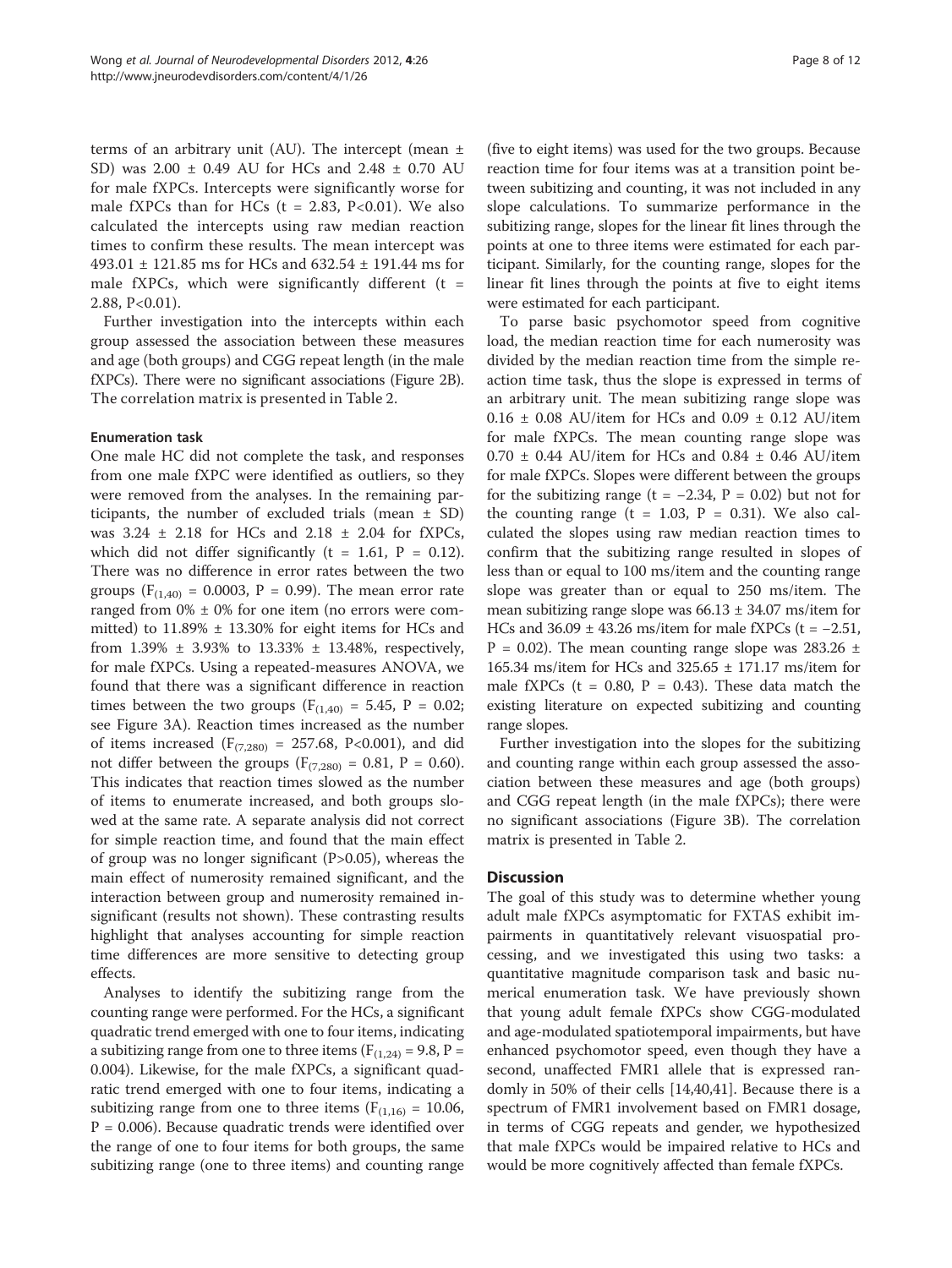We found that male fXPCs and HCs had similar simple manual and oral psychomotor reaction times. This contrasts with our previous finding that female fXPCs produce enhanced psychomotor speed on the same tasks [[14\]](#page-10-0). We also found that, even after controlling for psychomotor speed, male fXPCs were slower at judging relative magnitude and at enumerating items on a screen. This also contrasts with our previous findings that female fXPCs performed similarly to HCs [[40,41](#page-11-0)]. Thus, our results support our hypothesis that male fXPCs are more cognitively affected than female fXPCs of a similar age and CGG repeat length range. We suggest that the slower reaction times in these cognitively demanding visuospatial tasks may be due to impairments in spatial and temporal processing, similar to the more pronounced attentional impairments reported in young individuals with FXS during visual search tasks [[55,56\]](#page-11-0). Our laboratory has previously published data describing weaknesses across distinct neurogenetic disorders [\[52](#page-11-0)] and noted that although the genetic etiology of these disorders is different, the shared weaknesses in spatial and temporal processing domains present as a cascade of effects that leads to mathematical and numerical learning difficulties. These common phenotypes may be partially due to overlapping molecular mechanisms, as indicated by the finding that FMR1 mRNA with expanded CGG repeat length interacts with the DiGeorge syndrome critical region 8 (DGCR8) protein, which is haploinsufficient



<span id="page-8-0"></span>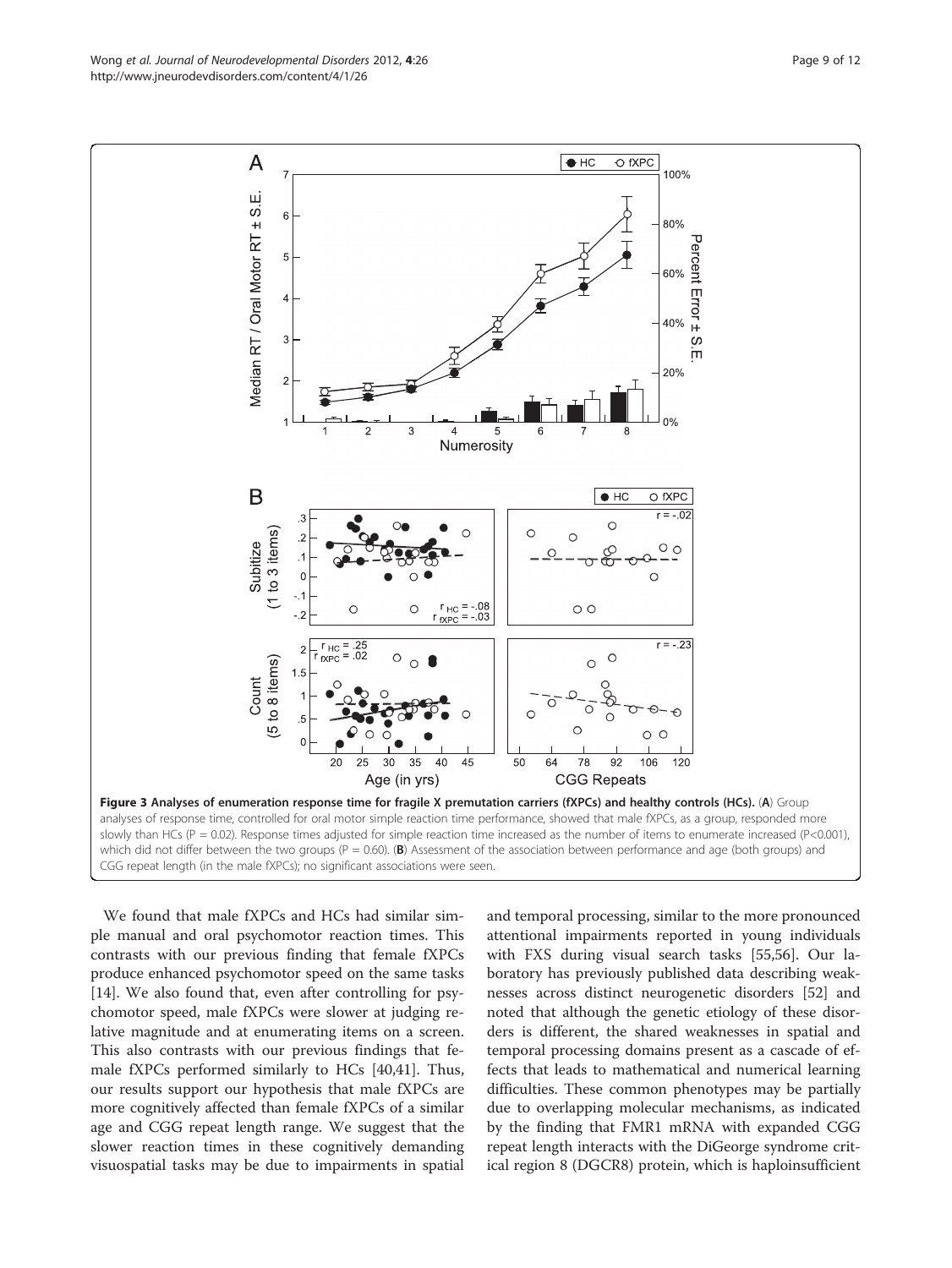in chromosome 22q11.2 deletion syndrome [[57\]](#page-11-0). Similarly, an underlying mechanism may explain why individuals with the FMR1 full mutation and those with the premutation, although they are thought to be affected via different mechanisms (FMRP deficiency and RNA toxicity, respectively), both exhibit visuospatial processing impairments.

# Relationship between CGG, age, and cognitive performance

To determine the effect of FMR1 dosage on performance, we assessed the association between behavioral measures and age (both groups) and CGG repeat length (in fXPCs). We found no associations between performance measures and age or CGG repeat length. This contrasts with our finding in female fXPCs in the same age range, in whom both age and CGG repeat length were associated with the intercept in the magnitude comparison task and with the counting range slope in the enumeration task [[40,41\]](#page-11-0). However, owing to differences in behavioral performance, intercept ranges were not the same for males (10 to 30 mm) as for females (10 to 20 mm) in the magnitude comparison task, which may partially explain these different findings in males.

Because CGG repeat length is non-linearly related to FMR1 mRNA and FMRP levels, which are more direct measures of molecular function, it may be the case that CGG repeat length is non-linearly related to cognitive function. Indeed, several studies in female fXPCs have found evidence of a curvilinear relationship between CGG repeat length and major depressive disorder [\[58](#page-11-0)], sensitivity to life stress [\[59](#page-11-0)], age at menopause [[60\]](#page-11-0), and reproductive aging [\[61,62\]](#page-11-0). However, the CGG repeat range in our sample (55–118 repeats) was not sufficiently large to detect such a relationship.

It is possible that the lower CGG repeat range in the current study represents a subset of the fXPC phenotype (that is, slightly higher levels of FMR1 mRNA and normal FMRP), as fXPCs with more than 100 repeats have more pronounced levels of FMR1 mRNA elevation [\[63](#page-11-0)]. However, it is unknown how male fXPCs with higher CGG repeats (120 to 200; that is, those with higher levels of FMR1 mRNA and potentially reduced FMRP) would perform on these tasks. A recent study found that in adult male fXPCs in the upper premutation range (>100 CGG repeats), increasing age is associated with poorer performance on executive function tasks of inhibition and executive working memory, whereas men in the lower premutation range (<100 CGG repeats) were relatively unaffected [[20](#page-10-0)]. Another study found that adult male fXPCs have intact perception as assessed by line orientation judgment and face gender identification tasks, but have impaired visuospatial performance as assessed by mental rotation and visuospatial working memory

tasks [\[25\]](#page-11-0). Only visuospatial memory performance correlated with age, and this was only in fXPCs in the upper premutation range (>100 CGG repeats). These studies, which, like the present study examined only males asymptomatic for FXTAS, suggest that men in the upper premutation range may exhibit even more pronounced impairments in magnitude comparison and enumeration than men in the lower premutation range.

The data from the present study suggest that adult male fXPCs in the lower premutation range (our sample) exhibit cognitive slowing. Meanwhile, adult male fXPCs in the upper premutation range (other samples) seem to exhibit both accuracy decrements [[20](#page-10-0),[25](#page-11-0)] and cognitive slowing that is additionally modulated by age. This possibility emphasizes the importance of examining both reaction time and accuracy as concurrent measures of performance. Whereas prior studies reported an age effect on performance in male fXPCs, we did not see such an age effect, possibly because our sample consisted of a younger and less variable age range (mean  $30.72 \pm 6.51$ compared with  $45 \pm 14$  years) [\[20](#page-10-0)[,25](#page-11-0)].

# Relationship between cognitive performance and endophenotype in fXPCs

Our results support previous research indicating that fXPCs are impaired on tasks requiring processing of visual spatial and temporal information (spatiotemporal processing). For example, adult fXPCs have impairments on tasks that rely on the M pathway, but not on tasks that rely on the P pathway [\[43](#page-11-0)-[45\]](#page-11-0). A mouse model of fXPC shows impaired memory for spatial locations [\[46](#page-11-0)], temporal order [[47\]](#page-11-0), and temporal order of spatial locations [\[48\]](#page-11-0). Whereas younger fXPC mice were impaired in detecting a change in distance between two objects, but not in detecting a transposition of objects, older fXPC mice were impaired in both tasks. This suggests that hippocampal-dependent impairments in spatial processing (for example, detecting a change in distance) may precede parietal cortex-dependent impairments (for example, detecting transposition) [[46\]](#page-11-0).

Because representations of space and time provide the foundation for an understanding of numbers [\[52](#page-11-0)], impaired spatiotemporal processing may underlie the observed impairments in arithmetic performance in fXPCs [[39\]](#page-11-0). This is particularly notable because functional brain activation during arithmetic processing is related to FMRP expression in females with FXS, suggesting that the endophenotype of spatiotemporal processing ability in fXPCs may be sensitive to the molecular FMR1 phenotype. Finally, positron emission tomography imaging of female fXPCs has shown hypometabolism of the right parietal, temporal, and occipital associations areas [\[42](#page-11-0)], areas that subserve spatiotemporal processing. This suggests that spatiotemporal impairments may be due to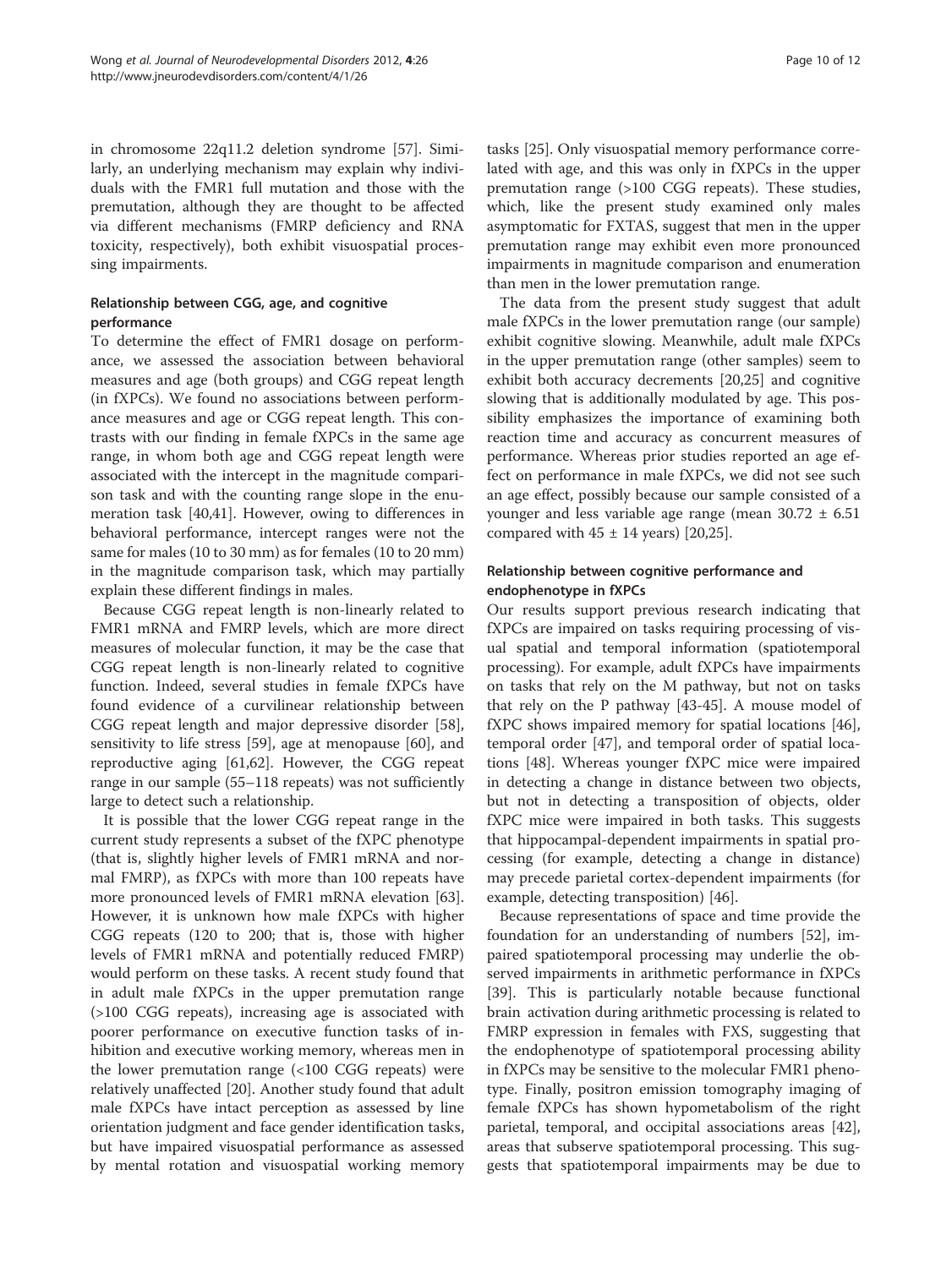<span id="page-10-0"></span>abnormal functioning of these brain regions, even independent of task demand. Thus, our results are consistent with previous behavioral and neuroimaging findings in fXPCs across species.

### Conclusions

The results of the current study support previous findings of impaired performance in visuospatial tasks in male fXPCs [3,[25,45\]](#page-11-0). It adds to a growing body of literature characterizing the phenotypic spectrum produced by FMR1 dosage modulations. Although adult male fXPCs did not differ from HCs in psychomotor speed, they were slower in judging relative magnitude and in enumerating items on a screen. This study may at least partially explain the lack of impairment reported in some studies that did not control for the effect of psychomotor speed in cognitive tasks. Further studies examining a larger range of CGG repeats and age may help identify whether distinct phenotypic subtypes of the premutation exist, which may aid in the early detection and prevention of neurodegenerative disease.

#### Abbreviations

DGCR8: DiGeorge syndrome critical region 8; FMR1: fragile X mental retardation 1; FMRP: fragile X mental retardation protein; FSIQ: Full-scale IQ; fXPC: fragile X premutation carrier; FXS: fragile X syndrome; FXTAS: fragile Xassociated tremor/ataxia syndrome; HC: Healthy control.

#### Competing interests

The authors declare that they have no competing interests.

#### Authors' contributions

LMW performed the data interpretation and manuscript preparation; NJG performed data analysis, interpretation, and manuscript preparation; YM performed data collection and data interpretation; FT performed the molecular genetics analysis; DH provided advice regarding the data analysis; SMR participated in the design of the study, and supported the data interpretation and manuscript preparation; TJS conceived of the study, participated in design and coordination, and supported data interpretation and manuscript preparation. All authors read and approved the final manuscript.

#### Acknowledgements

We thank the participants who made this work possible. This work was supported by National Institute of Health (NIH) grants NIA RL1 AG032119, NINDS RL1 NS062412, and NIDA TL1 DA024854. This work was also made possible by a Roadmap Initiative grant (UL1 DE019583) from the National Institute of Dental and Craniofacial Research (NIDCR) in support of the NeuroTherapeutics Research Institute (NTRI) consortium. The NIH had no further role in study design; in the collection, analysis, and interpretation of data; in the writing of the report; and in the decision to submit the paper for publication.

#### Author details

<sup>1</sup>MIND Institute and Department of Psychiatry and Behavioral Sciences, University of California, Davis, 2825 50th Street, Sacramento, CA 95817, USA. <sup>2</sup>MIND Institute and Department of Biochemistry and Molecular Medicine, University of California, Davis, 2825 50th Street, Sacramento, CA 95817, USA. <sup>3</sup>Division of Biostatistics, Department of Public Health Sciences, School of Medicine, One Shields Avenue, Med Sci 1-C, University of California, Davis, CA 95616, USA. <sup>4</sup>Center for Mind and Brain, 267 Cousteau Place, University of California, Davis, CA 95618, USA.

#### Received: 23 June 2012 Accepted: 25 October 2012 Published: 13 November 2012

#### References

- 1. Verkerk A, Pieretti M, Sutcliffe JS, Fu YH, Kuhl D, Pizzuti A, Reiner O, Richards S, Victoria MF, Zhang F: Identification of a gene (FMR-1) containing a CGG repeat coincident with a breakpoint cluster region exhibiting length variation in fragile X syndrome. Cell 1991, 65(5):905-914.
- 2. Bassell GJ, Warren ST: Fragile X syndrome: loss of local mRNA regulation alters synaptic development and function. Neuron 2008, 60(2):201–214.
- 3. Loesch DZ, Huggins RM, Bui QM, Taylor AK, Pratt C, Epstein J, Hagerman RJ: Effect of fragile X status categories and FMRP deficits on cognitive profiles estimated by robust pedigree analysis. Am J Med Gen A 2003, 122A(1):13-23.
- 4. Hagerman PJ, Hagerman RJ: The fragile-X premutation: a maturing perspective. Am J Med Gen 2004, 74(5):805–816.
- 5. Hagerman PJ: The fragile X prevalence paradox. J Med Genet 2008, 45(8):498–499.
- 6. Jacquemont S, Hagerman RJ, Leehey MA, Hall DA, Levine RA, Brunberg JA, Zhang L, Jardini T, Gane LW, Harris SW, Herman K, Grigsby J, Greco CM, Berry-Kravis E, Tassone F, Hagerman PJ: Penetrance of the fragile Xassociated tremor/ataxia syndrome in a premutation carrier population. JAMA 2004, 291(4):460–469.
- Bourgeois JA, Coffey SM, Rivera SM, Hessl D, Gane LW, Tassone F, Greco C, Finucane B, Nelson L, Berry-Kravis E, Grigsby J, Hagerman PJ, Hagerman RJ: A review of fragile X premutation disorders: expanding the psychiatric perspective. J Clin Psychiatry 2009, 70(6):852-862.
- 8. Gatchel JR, Zoghbi HY: Diseases of unstable repeat expansion: mechanisms and common principles. Nat Rev Genet 2005, 6(10):743–755.
- 9. Reiss AL, Freund L, Abrams MT, Boehm C, Kazazian H: Neurobehavioral effects of the fragile X premutation in adult women: a controlled study. Am J Hum Genet 1993, 5:884–894.
- 10. Mazzocco MM, Holden JJ: Neuropsychological profiles of three sisters homozygous for the fragile X premutation. Am J Med Genet 1996, 64(2):323–328.
- 11. Myers GF, Mazzocco MM, Maddalena A, Reiss AL: No widespread psychological effect of the fragile X premutation in childhood: evidence from a preliminary controlled study. J Dev Behav Pediatr 2001, 22(6):353-359.
- 12. Hunter JE, Allen EG, Abramowitz A, Rusin M, Leslie M, Novak G, Hamilton D, Shubeck L, Charen K, Sherman SL: No evidence for a difference in neuropsychological profile among carriers and noncarriers of the FMR1 premutation in adults under the age of 50. Am J Hum Genet 2008, 83 (6):692–702.
- 13. Steyaert J, Borghgraef M, Fryns JP: Apparently enhanced visual information processing in female fragile X carriers: preliminary findings. Am J Med Genet 1994, 51(4):374–377.
- 14. Goodrich-Hunsaker NJ, Wong LM, McLennan Y, Tassone F, Harvey D, Rivera SM, Simon TJ: Enhanced Manual and Oral Motor Reaction Time in Young Adult Female Fragile X Premutation Carriers. J Int Neuropsychol Soc 2011, 17(4):746–750.
- 15. Brega AG, Goodrich G, Bennett RE, Hessl D, Engle K, Leehey MA, Bounds LS, Paulich MJ, Hagerman RJ, Hagerman PJ, Cogswell JB, Tassone F, Reynolds A, Kooken R, Kenny M, Grigsby J: The primary cognitive deficit among males with fragile X-associated tremor/ataxia syndrome (FXTAS) is a dysexecutive syndrome. J Clin Exp Neuropsychol 2008, 30(8):853-869.
- 16. Grigsby J, Brega AG, Engle K, Leehey MA, Hagerman RJ, Tassone F, Hessl D, Hagerman PJ, Cogswell JB, Bennett RE, Cook K, Hall DA, Bounds LS, Paulich MJ, Reynolds A: Cognitive profile of fragile X premutation carriers with and without fragile X-associated tremor/ataxia syndrome. Neuropsychology 2008, 22(1):48–60.
- 17. Allen EG, Hunter JE, Rusin M, Juncos J, Novak G, Hamilton D, Shubeck L, Charen K, Sherman SL: Neuropsychological findings from older premutation carrier males and their noncarrier siblings from families with fragile X syndrome. Neuropsychology 2011, 25(3):404–411.
- 18. Cornish KM, Li L, Kogan CS, Jacquemont S, Turk J, Dalton A, Hagerman RJ, Hagerman PJ: Age-dependent cognitive changes in carriers of the fragile X syndrome. Cortex 2008, 44(6):628–636.
- 19. Sevin M, Kutalik Z, Bergman S, Vercelletto M, Renou P, Lamy E, Vingerhoets FJ, Di Virgilio G, Boisseau P, Bezieau S, Pasquier L, Rival J-M, Beckmann JS, Damier P, Jacquemont S: Penetrance of marked cognitive impairment in older male carriers of the FMR1 gene premutation. J Med Genet 2009, 46(12):818–824.
- 20. Cornish K, Hocking D, Moss S: Selective executive markers of at-risk profiles associated with the fragile X premutation. Neurology 2011, 77(7):618–622.